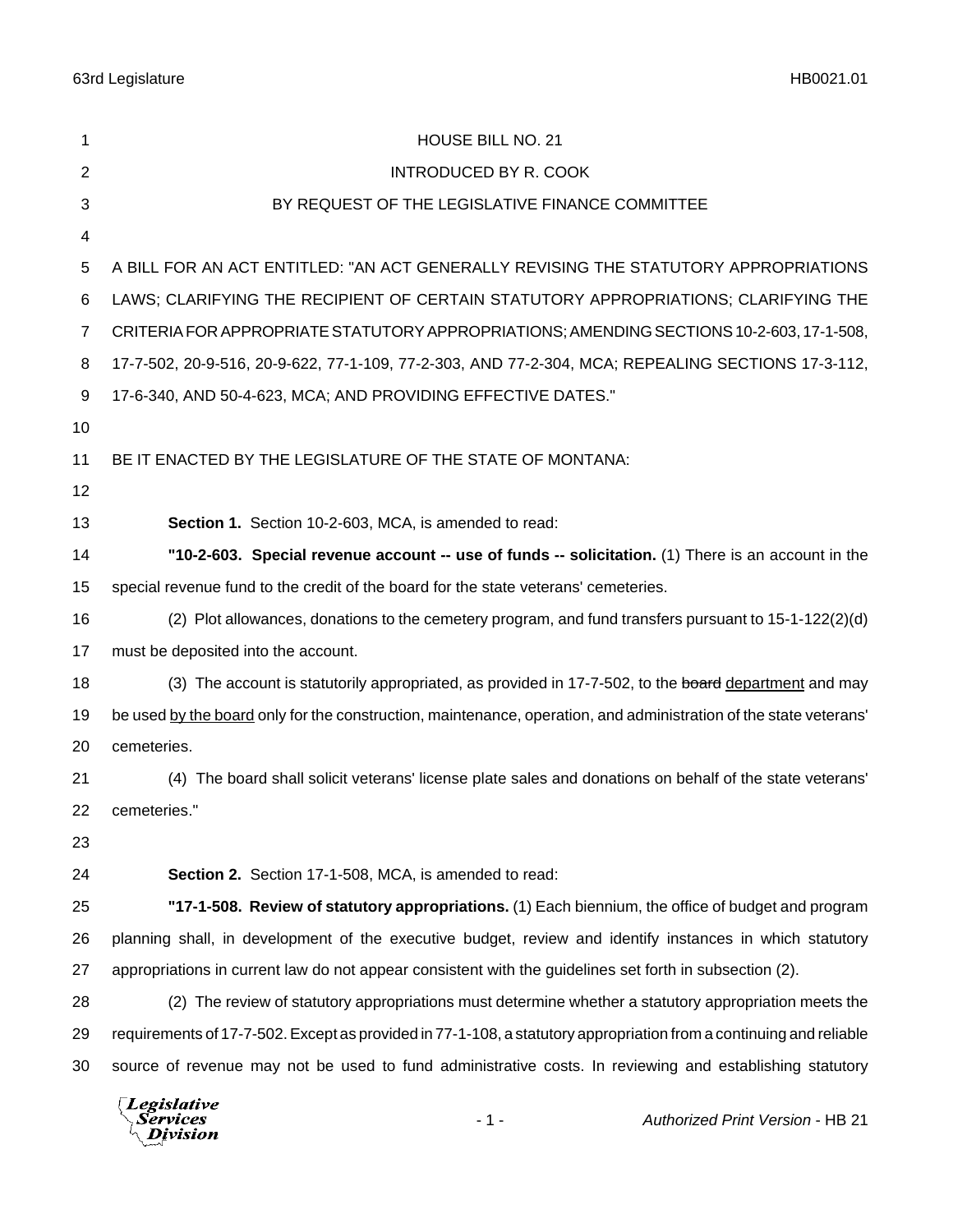appropriations, the legislature shall consider the following guidelines. A proposed or existing statutory 2 appropriation may not be considered appropriate if: (a) the fund or use requires an appropriation;  $\left(\frac{b}{c}\right)$  (a) the money is not from a continuing, reliable, and estimable source;  $\epsilon$  (c)(b) the use of the appropriation or the expenditure occurrence is not predictable and reliable;  $(d)(c)$  the authority does not exist exists elsewhere;  $\left(\frac{e}{d}\right)$  an alternative appropriation method is not available, practical, or effective; 8 (f)(e) other than for emergency purposes, it does not appropriate money from the state general fund it appropriates state general fund money for purposes other than paying for emergency services;  $\left(\frac{g}{f}\right)$  the money is dedicated for a specific use used for general purposes;  $(h)(g)$  the legislature wishes the activity to be funded on a continual basis to review expenditure and appropriation levels each biennium; and 13 (i)(h) when feasible, an expenditure cap and sunset date are included excluded. (3) The office of budget and program planning shall prepare a fiscal note for each piece of legislation that proposes to create or amend a statutory appropriation. It shall, consistent with the guidelines in this section, review each of these pieces of legislation. Its findings concerning the statutory appropriation must be contained in the fiscal note accompanying that legislation." **Section 3.** Section 17-7-502, MCA, is amended to read: **"17-7-502. Statutory appropriations -- definition -- requisites for validity.** (1) A statutory appropriation is an appropriation made by permanent law that authorizes spending by a state agency without the need for a biennial legislative appropriation or budget amendment. (2) Except as provided in subsection (4), to be effective, a statutory appropriation must comply with both of the following provisions: (a) The law containing the statutory authority must be listed in subsection (3). (b) The law or portion of the law making a statutory appropriation must specifically state that a statutory appropriation is made as provided in this section. (3) The following laws are the only laws containing statutory appropriations: 2-17-105; 5-11-120; 5-11-407; 5-13-403; 7-4-2502; 10-1-108; 10-1-1202; 10-1-1303; 10-2-603; 10-3-203; 10-3-310; 10-3-312; 10-3-314; 10-4-301; 15-1-121; 15-1-218; 15-31-906; 15-35-108; 15-36-332; 15-37-117; 15-39-110; 15-65-121;

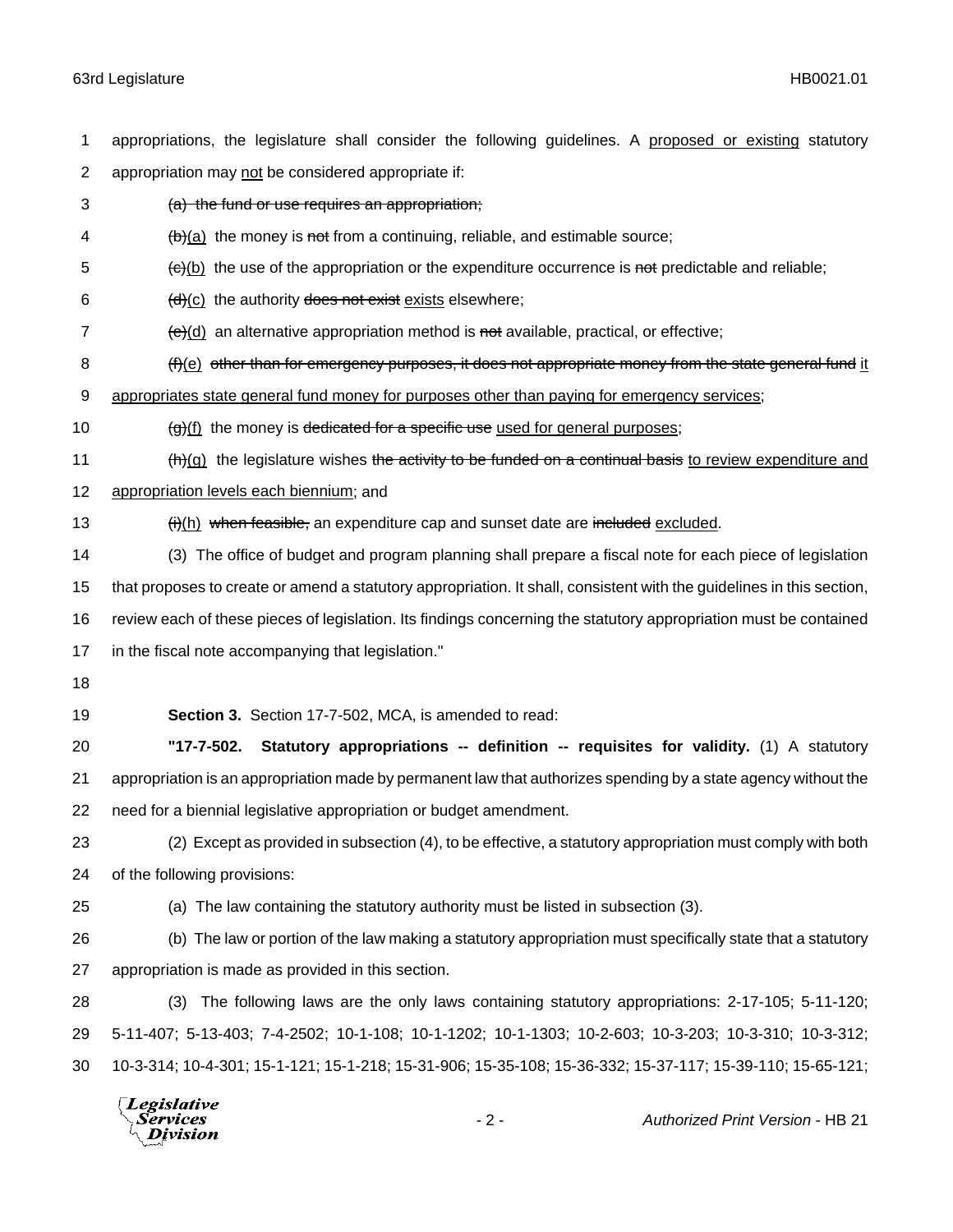15-70-101; 15-70-369; 15-70-601; 16-11-509; 17-3-106; 17-3-112; 17-3-212; 17-3-222; 17-3-241; 17-6-101; 18-11-112; 19-3-319; 19-6-404; 19-6-410; 19-9-702; 19-13-604; 19-17-301; 19-18-512; 19-19-305; 19-19-506; 19-20-604; 19-20-607; 19-21-203; 20-8-107; 20-9-534; 20-9-622; 20-26-1503; 22-3-1004; 23-4-105; 23-5-306; 23-5-409; 23-5-612; 23-7-301; 23-7-402; 30-10-1004; 37-43-204; 37-51-501; 39-71-503; 41-5-2011; 42-2-105; 44-4-1101; 44-12-206; 44-13-102; 50-4-623; 53-1-109; 53-9-113; 53-24-108; 53-24-206; 60-11-115; 61-3-415; 69-3-870; 75-1-1101; 75-5-1108; 75-6-214; 75-11-313; 76-13-416; 77-1-108; 77-2-362; 80-2-222; 80-4-416; 80-11-518; 81-1-112; 81-7-106; 81-10-103; 82-11-161; 85-20-1504; 85-20-1505; 87-1-230; 87-1-603; 87-1-621; 90-1-115; 90-1-205; 90-1-504; 90-3-1003; 90-6-331; and 90-9-306.

 (4) There is a statutory appropriation to pay the principal, interest, premiums, and costs of issuing, paying, and securing all bonds, notes, or other obligations, as due, that have been authorized and issued pursuant to the laws of Montana. Agencies that have entered into agreements authorized by the laws of Montana to pay the state treasurer, for deposit in accordance with 17-2-101 through 17-2-107, as determined by the state treasurer, an amount sufficient to pay the principal and interest as due on the bonds or notes have statutory appropriation authority for the payments. (In subsection (3): pursuant to sec. 10, Ch. 360, L. 1999, the inclusion of 19-20-604 terminates when the amortization period for the teachers' retirement system's unfunded liability is 10 years or less; pursuant to sec. 10, Ch. 10, Sp. L. May 2000, secs. 3 and 6, Ch. 481, L. 2003, and sec. 2, Ch. 459, L. 2009, the inclusion of 15-35-108 terminates June 30, 2019; pursuant to sec. 17, Ch. 593, L. 2005, and sec. 1, Ch. 186, L. 2009, the inclusion of 15-31-906 terminates January 1, 2015; pursuant to sec. 73, Ch. 44, L. 2007, the inclusion of 19-6-410 terminates upon the death of the last recipient eligible under 19-6-709(2) for the supplemental benefit provided by 19-6-709; pursuant to sec. 8, Ch. 330, L. 2009, the inclusion of 87-1-621 terminates June 30, 2013; pursuant to sec. 14, Ch. 374, L. 2009, the inclusion of 53-9-113 terminates June 30, 2015; pursuant to sec. 8, Ch. 427, L. 2009, the inclusion of 87-1-230 terminates June 30, 2013; pursuant to sec. 5, Ch. 442, L. 2009, the inclusion of 90-6-331 terminates June 30, 2019; pursuant to sec. 47, Ch. 19, L. 2011, the inclusion of 87-1-621 terminates June 30, 2013; pursuant to sec. 16, Ch. 58, L. 2011, the inclusion of 30-10-1004 terminates June 30, 2017; pursuant to sec. 6, Ch. 61, L. 2011, the inclusion of 76-13-416 terminates June 30, 2019; and pursuant to sec. 13, Ch. 339, L. 2011, the inclusion of 81-1-112 and 81-7-106 terminates June 30, 2017.)"

**Section 4.** Section 17-7-502, MCA, is amended to read:

**"17-7-502. Statutory appropriations -- definition -- requisites for validity.** (1) A statutory



- 3 - *Authorized Print Version* - HB 21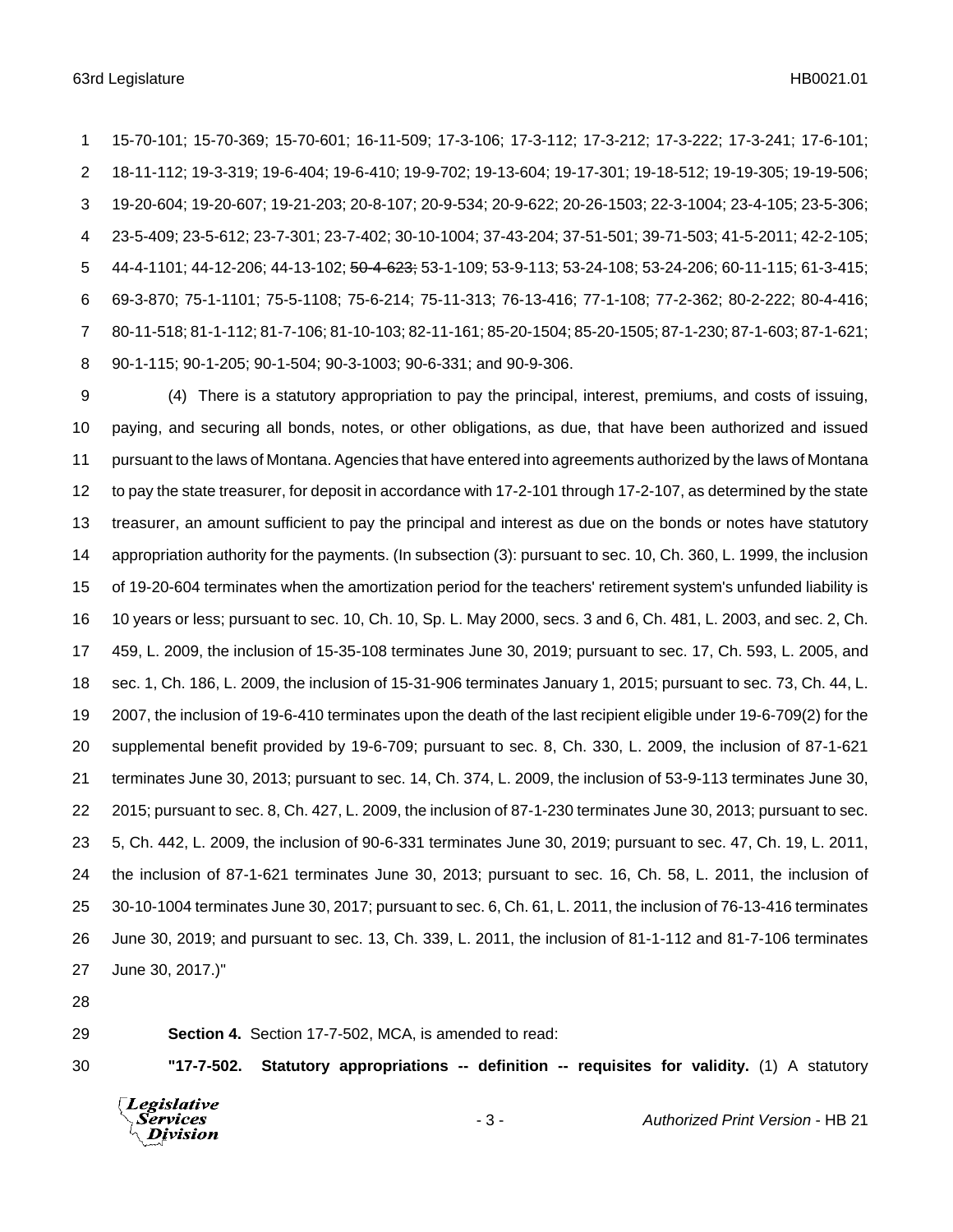appropriation is an appropriation made by permanent law that authorizes spending by a state agency without the need for a biennial legislative appropriation or budget amendment.

 (2) Except as provided in subsection (4), to be effective, a statutory appropriation must comply with both of the following provisions:

(a) The law containing the statutory authority must be listed in subsection (3).

(b) The law or portion of the law making a statutory appropriation must specifically state that a statutory

appropriation is made as provided in this section.

 (3) The following laws are the only laws containing statutory appropriations: 2-17-105; 5-11-120; 5-11-407; 5-13-403; 7-4-2502; 10-1-108; 10-1-1202; 10-1-1303; 10-2-603; 10-3-203; 10-3-310; 10-3-312; 10-3-314; 10-4-301; 15-1-121; 15-1-218; 15-31-906; 15-35-108; 15-36-332; 15-37-117; 15-39-110; 15-65-121; 15-70-101; 15-70-369; 15-70-601; 16-11-509; 17-3-106; 17-3-112; 17-3-212; 17-3-222; 17-3-241; 17-6-101; 18-11-112; 19-3-319; 19-6-404; 19-6-410; 19-9-702; 19-13-604; 19-17-301; 19-18-512; 19-19-305; 19-19-506; 19-20-604; 19-20-607; 19-21-203; 20-8-107; 20-9-534; 20-9-622; 20-26-1503; 22-3-1004; 23-4-105; 23-5-306; 23-5-409; 23-5-612; 23-7-301; 23-7-402; 30-10-1004; 37-43-204; 37-51-501; 39-71-503; 41-5-2011; 42-2-105; 44-4-1101; 44-12-206; 44-13-102; 50-4-623; 53-1-109; 53-9-113; 53-24-108; 53-24-206; 60-11-115; 61-3-415; 69-3-870; 75-1-1101; 75-5-1108; 75-6-214; 75-11-313; 76-13-416; 77-1-108; 77-2-362; 80-2-222; 80-4-416; 80-11-518; 81-1-112; 81-7-106; 81-10-103; 82-11-161; 85-20-1504; 85-20-1505; 87-1-230; 87-1-603; 87-1-621; 90-1-115; 90-1-205; 90-1-504; 90-3-1003; 90-6-331; and 90-9-306.

 (4) There is a statutory appropriation to pay the principal, interest, premiums, and costs of issuing, paying, and securing all bonds, notes, or other obligations, as due, that have been authorized and issued pursuant to the laws of Montana. Agencies that have entered into agreements authorized by the laws of Montana to pay the state treasurer, for deposit in accordance with 17-2-101 through 17-2-107, as determined by the state treasurer, an amount sufficient to pay the principal and interest as due on the bonds or notes have statutory appropriation authority for the payments. (In subsection (3): pursuant to sec. 10, Ch. 360, L. 1999, the inclusion of 19-20-604 terminates when the amortization period for the teachers' retirement system's unfunded liability is 10 years or less; pursuant to sec. 10, Ch. 10, Sp. L. May 2000, secs. 3 and 6, Ch. 481, L. 2003, and sec. 2, Ch. 459, L. 2009, the inclusion of 15-35-108 terminates June 30, 2019; pursuant to sec. 17, Ch. 593, L. 2005, and sec. 1, Ch. 186, L. 2009, the inclusion of 15-31-906 terminates January 1, 2015; pursuant to sec. 73, Ch. 44, L. 2007, the inclusion of 19-6-410 terminates upon the death of the last recipient eligible under 19-6-709(2) for the supplemental benefit provided by 19-6-709; pursuant to sec. 8, Ch. 330, L. 2009, the inclusion of 87-1-621

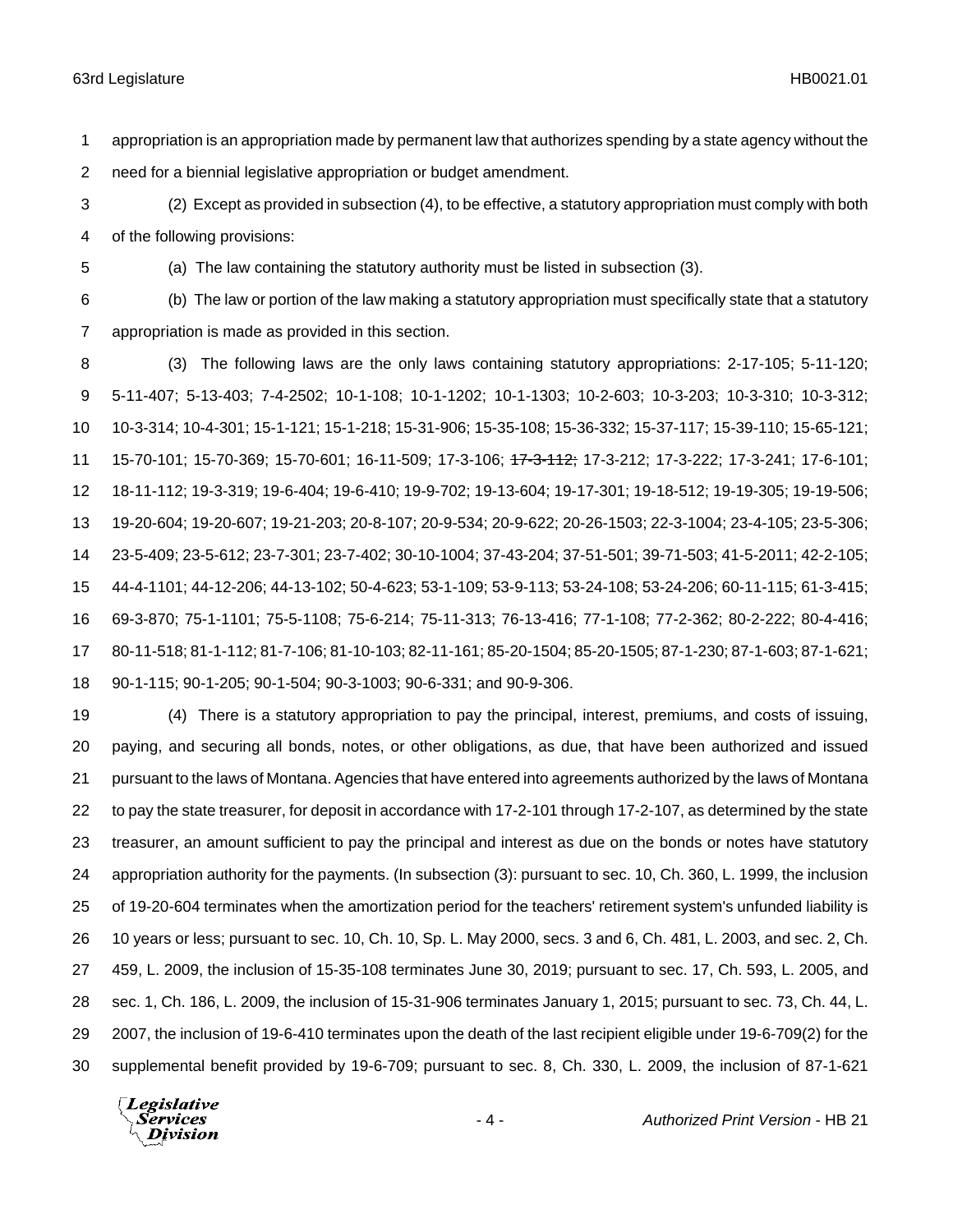| 1              | terminates June 30, 2013; pursuant to sec. 14, Ch. 374, L. 2009, the inclusion of 53-9-113 terminates June 30,    |  |  |  |  |
|----------------|-------------------------------------------------------------------------------------------------------------------|--|--|--|--|
| $\overline{2}$ | 2015; pursuant to sec. 8, Ch. 427, L. 2009, the inclusion of 87-1-230 terminates June 30, 2013; pursuant to sec.  |  |  |  |  |
| 3              | 5, Ch. 442, L. 2009, the inclusion of 90-6-331 terminates June 30, 2019; pursuant to sec. 47, Ch. 19, L. 2011,    |  |  |  |  |
| 4              | the inclusion of 87-1-621 terminates June 30, 2013; pursuant to sec. 16, Ch. 58, L. 2011, the inclusion of        |  |  |  |  |
| 5              | 30-10-1004 terminates June 30, 2017; pursuant to sec. 6, Ch. 61, L. 2011, the inclusion of 76-13-416 terminates   |  |  |  |  |
| 6              | June 30, 2019; and pursuant to sec. 13, Ch. 339, L. 2011, the inclusion of 81-1-112 and 81-7-106 terminates       |  |  |  |  |
| 7              | June 30, 2017.)"                                                                                                  |  |  |  |  |
| 8              |                                                                                                                   |  |  |  |  |
| 9              | Section 5. Section 20-9-516, MCA, is amended to read:                                                             |  |  |  |  |
| 10             | "20-9-516. School facility and technology account. (1) There is a school facility and technology                  |  |  |  |  |
| 11             | account in the state special revenue fund provided for in 17-2-102. The purpose of the account is to provide      |  |  |  |  |
| 12             | money to schools for:                                                                                             |  |  |  |  |
| 13             | (a) major deferred maintenance;                                                                                   |  |  |  |  |
| 14             | (b) improving energy efficiency in school facilities;                                                             |  |  |  |  |
| 15             | (c) critical infrastructure in school districts;                                                                  |  |  |  |  |
| 16             | (d) emergency facility needs;                                                                                     |  |  |  |  |
| 17             | (e) technological improvements; and                                                                               |  |  |  |  |
| 18             | state reimbursement for school facilities as provided in 20-9-371.<br>(1)                                         |  |  |  |  |
| 19             | (2) There must be deposited in the account:                                                                       |  |  |  |  |
| 20             | (a) an amount of money equal to the income attributable to the difference between the average sale                |  |  |  |  |
| 21             | value of 18 million board feet and the total income produced from the annual timber harvest on common school      |  |  |  |  |
| 22             | trust lands during the fiscal year;                                                                               |  |  |  |  |
| 23             | (b) the mineral royalties transferred from the guarantee account as provided in 20-9-622; and                     |  |  |  |  |
| 24             | $\left(\frac{e}{e}\right)$ the income received from certain lands and riverbeds as provided in 17-3-1003(5).      |  |  |  |  |
| 25             |                                                                                                                   |  |  |  |  |
| 26             | Section 6. Section 20-9-622, MCA, is amended to read:                                                             |  |  |  |  |
| 27             | "20-9-622. Guarantee account. $(1)$ There is a guarantee account in the state special revenue fund. The           |  |  |  |  |
| 28             | guarantee account is intended to:                                                                                 |  |  |  |  |
| 29             | $\frac{a}{a}(1)$ stabilize the long-term growth of the permanent fund; and                                        |  |  |  |  |
| 30             | $\frac{b}{c}$ maintain a constant and increasing distributable revenue stream. All realized capital gains and all |  |  |  |  |
|                | Legislative<br>$-5-$<br><b>Authorized Print Version - HB 21</b><br>Services<br>Division                           |  |  |  |  |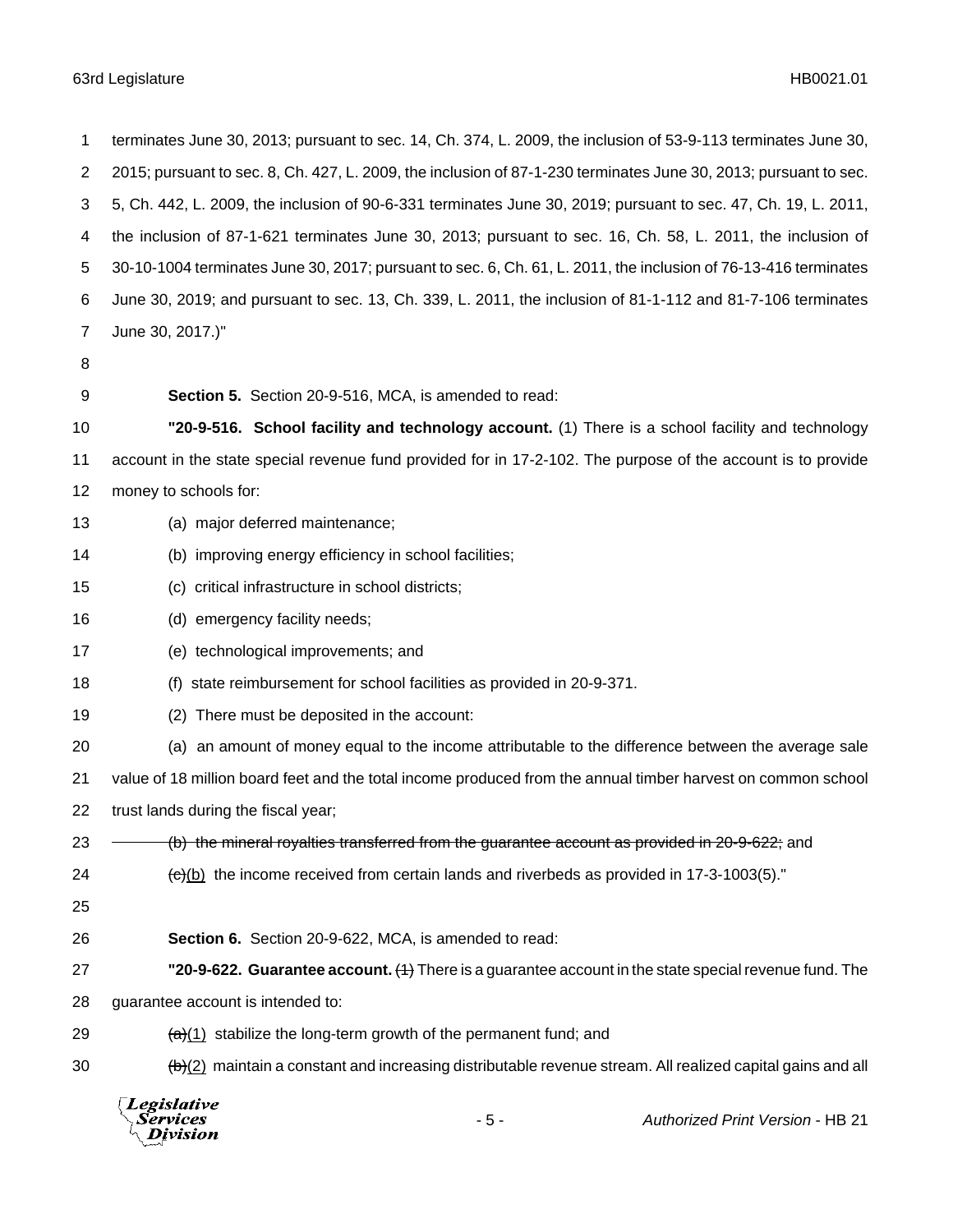1 distributable revenue must be deposited in the guarantee account. Except as provided in subsection (2), the The guarantee account is statutorily appropriated, as provided in 17-7-502, for distribution to school districts through school equalization aid as provided in 20-9-343. (2) As long as a portion of the coal severance tax loan authorized in section 8, Chapter 418, Laws of 5 2001, is outstanding, the department of natural resources and conservation shall monthly transfer from the guarantee account to the general fund an amount that represents the amount of interest income that would be 7 earned from the investment of the amount of the loan that is currently outstanding. When the loan is fully paid, 8 all mineral royalties deposited in the guarantee account must be transferred to the school facility and technology 9 account pursuant to 17-6-340." **Section 7.** Section 77-1-109, MCA, is amended to read: **"77-1-109. Deposits of proceeds in trust land administration account.** (1) The amount of money that is deposited into the trust land administration account established in 77-1-108 may not exceed an amount equal to 25% of distributable revenue generated in the fiscal year completed prior to the legislative session that will appropriate money for the next biennium. This excludes revenue generated by the forest improvement fee provided for in 77-5-204. (2) (a) Subject to subsection (1), the department shall deposit into the trust land administration account the following: (i) distributable revenue; (ii) the proceeds or income from the sale of easements and timber, except timber from public school and Montana university system lands; (iii) mineral royalties; and (iv) fees collected pursuant to 77-2-328. (b) As deposits are made, they must be identified and accounted for by trust. (c) The department may not make deductions from interest or income generated from lands granted to the state pursuant to the Morrill Act of 1862, 7 U.S.C. 301 through 308, and the Morrill Act of 1890, 7 U.S.C. 321 through 329. (3) After the deposits in subsection (2) have been made, the remainder of the proceeds, other than 29 proceeds from timber from Montana university system lands and other than those purchased pursuant to 30 17-6-340, must be deposited in accordance with 17-3-1003, 18-2-107, and 20-9-341(2). Timber proceeds from

Legislative *Services* **Division**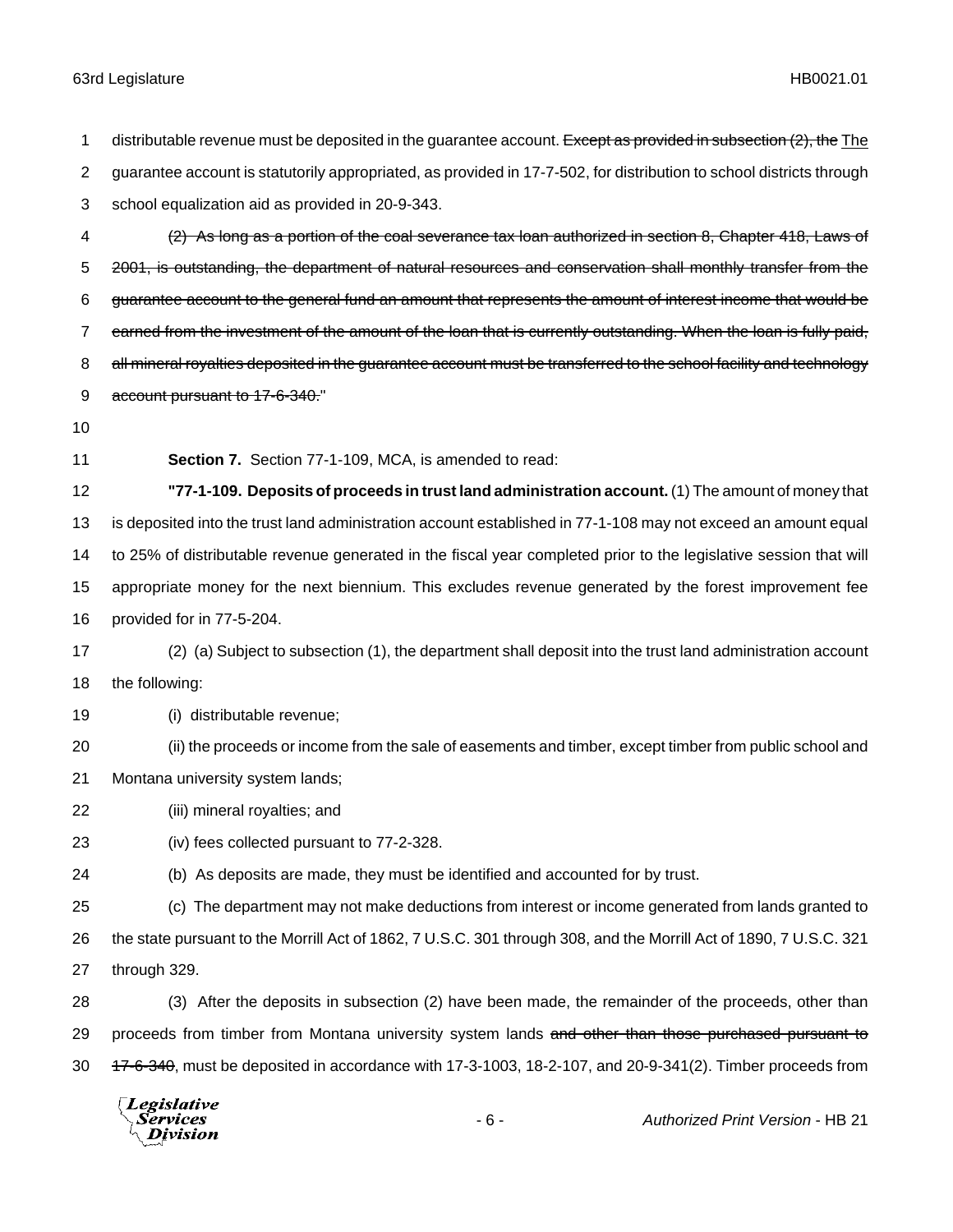university system lands must be paid over to the state treasurer, who shall deposit the money to the credit of the 2 proper fund for use as provided in 17-3-1003. Rovalty payments purchased pursuant to 17-6-340 must be used

- 3 as provided in that section and 20-9-622."
- 
- 

**Section 8.** Section 77-2-303, MCA, is amended to read:

 **"77-2-303. Restrictions on land available for sale.** (1) Subject to purchase by the department pursuant 7 to 17-6-340, land Land that in the judgment of the department is likely to contain valuable deposits of coal, oil, oil shale, phosphate, metals, sodium, or other valuable mineral deposits is not subject to sale of either the surface land or any of the mineral deposits. However, this subsection does not prohibit the sale of lands containing sand, gravel, building stone, brick clay, or similar materials.

 (2) (a) There is reserved from sale from all state land bordering on navigable lakes, nonnavigable meandered lakes, and navigable streams, that the board considers in the best interests of the state, a strip of land 13 that includes all the land lying between the low-water mark and high-water mark and that extends in width 14 landward from the line of the high-water mark of the lake or stream the full width of the 40-acre tract or government lot abutting the line of the high-water mark. If the width of the abutting government lot at its narrowest point is less than 100 feet, then the strip reserved must extend to and include the next adjoining 40-acre tract or government lot. The land reserved from sale by this subsection is subject to the granting of easements the same as other state lands.

 (b) Strips of land bordering on meandering lakes or on navigable streams, except the strip lying between the low-water and high-water mark, whether surveyed and platted into blocks and lots or not, may be leased as provided in this title for the leasing of other state lands."

**Section 9.** Section 77-2-304, MCA, is amended to read:

 **"77-2-304. Mineral reservations in state land.** All coal, oil, oil shale, gas, phosphate, sodium, and other mineral deposits in state land, except sand, gravel, building stone, and brick clay, which were not reserved by 26 the United States before July 1, 1927, are reserved to the state. Subject to 17-6-340, those Those deposits are reserved from sale except upon a rental and royalty basis as provided by law. A purchaser of state land acquires no right, title, or interest in or to any of those deposits. The state also reserves for itself and its lessees the right to enter upon state land to prospect for, develop, mine, and remove mineral deposits and to occupy and use so much of the surface of the land as may be required for all purposes reasonably extending to the exploring for,

Legislative Services **Division**